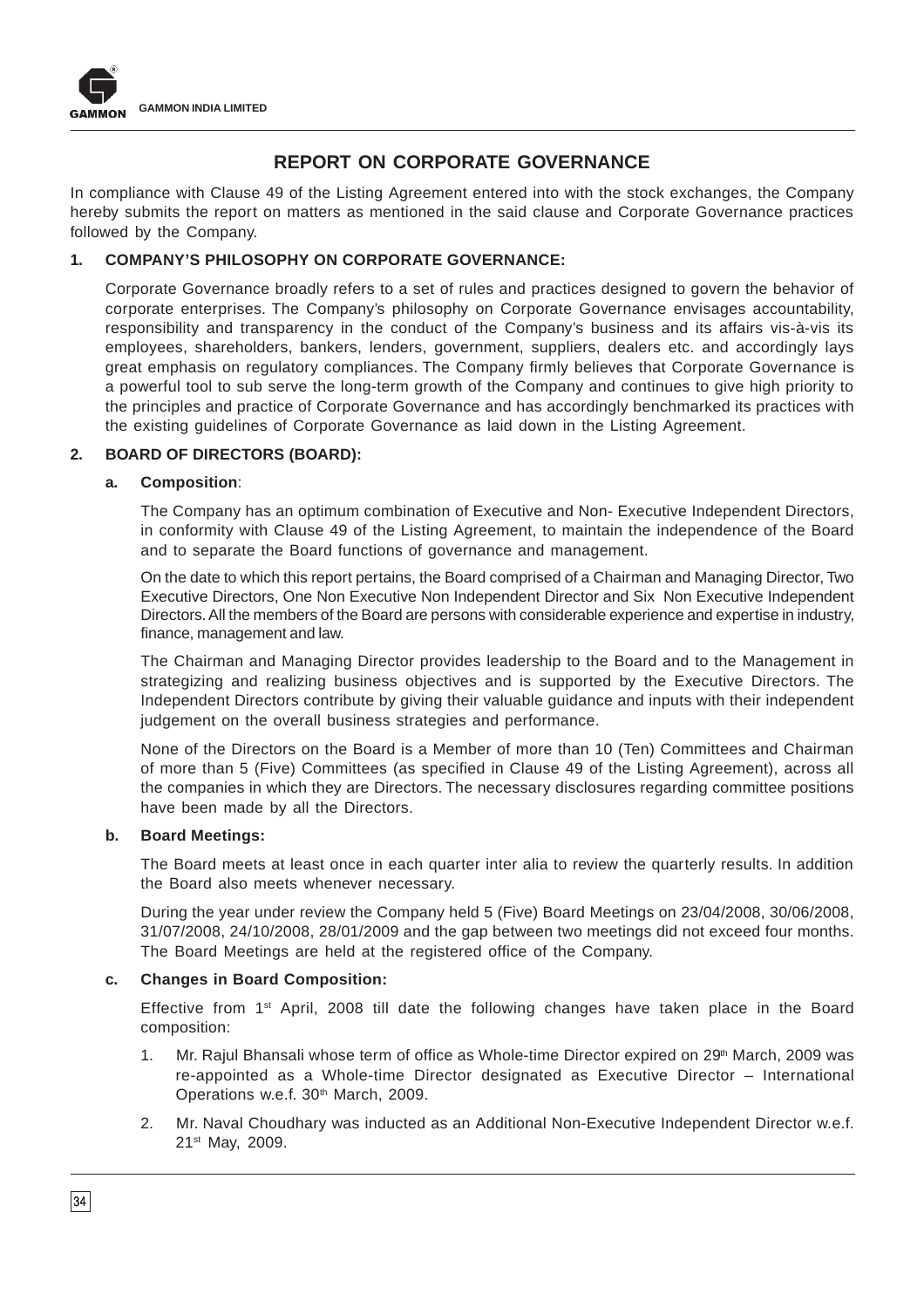- 3. Mr. Parvez Umrigar was inducted as an Additional Non- Executive and Non- Independent Director w.e.f. 1<sup>st</sup> June, 2009.
- 4. Mr. Rohit Modi was inducted as a Whole-time Director designated as Deputy Managing Director w.e.f. 7<sup>th</sup> June, 2009.
- 5. Mr. Atul Kumar Shukla was inducted as an Additional Non-Executive Independent Director w.e.f. 9th July, 2009.
- 6. Mr. Digambar Bagde was inducted as a Whole-time Director designated as Director & CEO (Transmission & Distribution) business of Nagpur branch w.e.f. 9<sup>th</sup> July, 2009.

## **d. Directors' Attendance Record and Directorships held:**

The composition of the Board, category of Directors and details of attendance of each Director at Board Meetings and last Annual General Meeting, details of other directorships and membership of committees are as follows:

| Name and<br><b>Designation</b><br>of Director        | Category of<br><b>Directors</b>                        | No. of Board<br><b>Meetings</b><br>attended<br>(01.04.2008<br>to 31.03.2009) | <b>Whether</b><br>attended<br>last A.G.M.<br>held on 25th<br>September 2008 | No. of<br><b>Directorships</b><br>in other Public<br>Companies | No. of Chairmanship<br>and Membership<br>of Committees<br>of other public<br>companies |        |
|------------------------------------------------------|--------------------------------------------------------|------------------------------------------------------------------------------|-----------------------------------------------------------------------------|----------------------------------------------------------------|----------------------------------------------------------------------------------------|--------|
|                                                      |                                                        |                                                                              |                                                                             |                                                                | Chairman                                                                               | Member |
| Mr. Peter Gammon<br><b>Chairman Emeritus</b>         | Promoter / Non-<br><b>Executive/Non</b><br>Independent | $\overline{0}$                                                               | N <sub>0</sub>                                                              |                                                                |                                                                                        |        |
| Mr. Abhijit Rajan<br>Chairman<br>& Managing Director | Promoter /<br><b>Executive/Non</b><br>Independent      | 4                                                                            | Yes                                                                         | 3                                                              |                                                                                        |        |
| Mr. Rajul A. Bhansali<br><b>Executive Director</b>   | Executive/Non<br>Independent                           | 4                                                                            | <b>Yes</b>                                                                  | $\overline{2}$                                                 | ÷,                                                                                     |        |
| Mr. Himanshu Parikh<br><b>Executive Director</b>     | <b>Executive/Non</b><br>Independent                    | 3                                                                            | Yes                                                                         | 5                                                              | 1                                                                                      | 3      |
| Mr. C.C. Dayal<br><b>Director</b>                    | Non-Executive/<br>Independent                          | 5                                                                            | Yes                                                                         | 9                                                              | 1                                                                                      | 1      |
| Mr. Atul Dayal<br><b>Director</b>                    | Non-Executive/<br>Independent                          | 1                                                                            | <b>No</b>                                                                   | 3                                                              |                                                                                        | 1      |
| Dr. Naushad Forbes<br><b>Director</b>                | Non Executive/<br>Independent                          | $\overline{2}$                                                               | <b>No</b>                                                                   | $\overline{2}$                                                 |                                                                                        |        |
| Mr. Jagdish Sheth<br><b>Director</b>                 | Non-Executive/<br>Independent                          | 5                                                                            | Yes                                                                         | L.                                                             |                                                                                        |        |
| Ms. Urvashi Saxena<br><b>Director</b>                | Non-Executive/<br>Independent                          | 4                                                                            | Yes                                                                         | 1                                                              |                                                                                        |        |
| Mr. Rohit Modi<br>Deputy Managing<br><b>Director</b> | <b>Executive/Non</b><br>Independent                    | N.A.                                                                         | N.A.                                                                        | N.A.                                                           | N.A.                                                                                   | N.A.   |
| Mr. Digambar Bagde<br><b>Executive Director</b>      | <b>Executive/Non</b><br>Independent                    | N.A.                                                                         | N.A.                                                                        | N.A.                                                           | N.A.                                                                                   | N.A.   |
| Mr. Naval Choudhary<br>Director                      | Non-Executive/<br>Independent                          | N.A.                                                                         | N.A.                                                                        | N.A.                                                           | N.A.                                                                                   | N.A.   |
| Mr. Parvez Umrigar<br><b>Director</b>                | Non-Executive/<br>Independent                          | N.A.                                                                         | N.A.                                                                        | N.A.                                                           | N.A.                                                                                   | N.A.   |
| Mr. Atul Kumar Shukla<br><b>Director</b>             | Non-Executive/<br>Independent                          | N.A.                                                                         | N.A.                                                                        | N.A.                                                           | N.A.                                                                                   | N.A.   |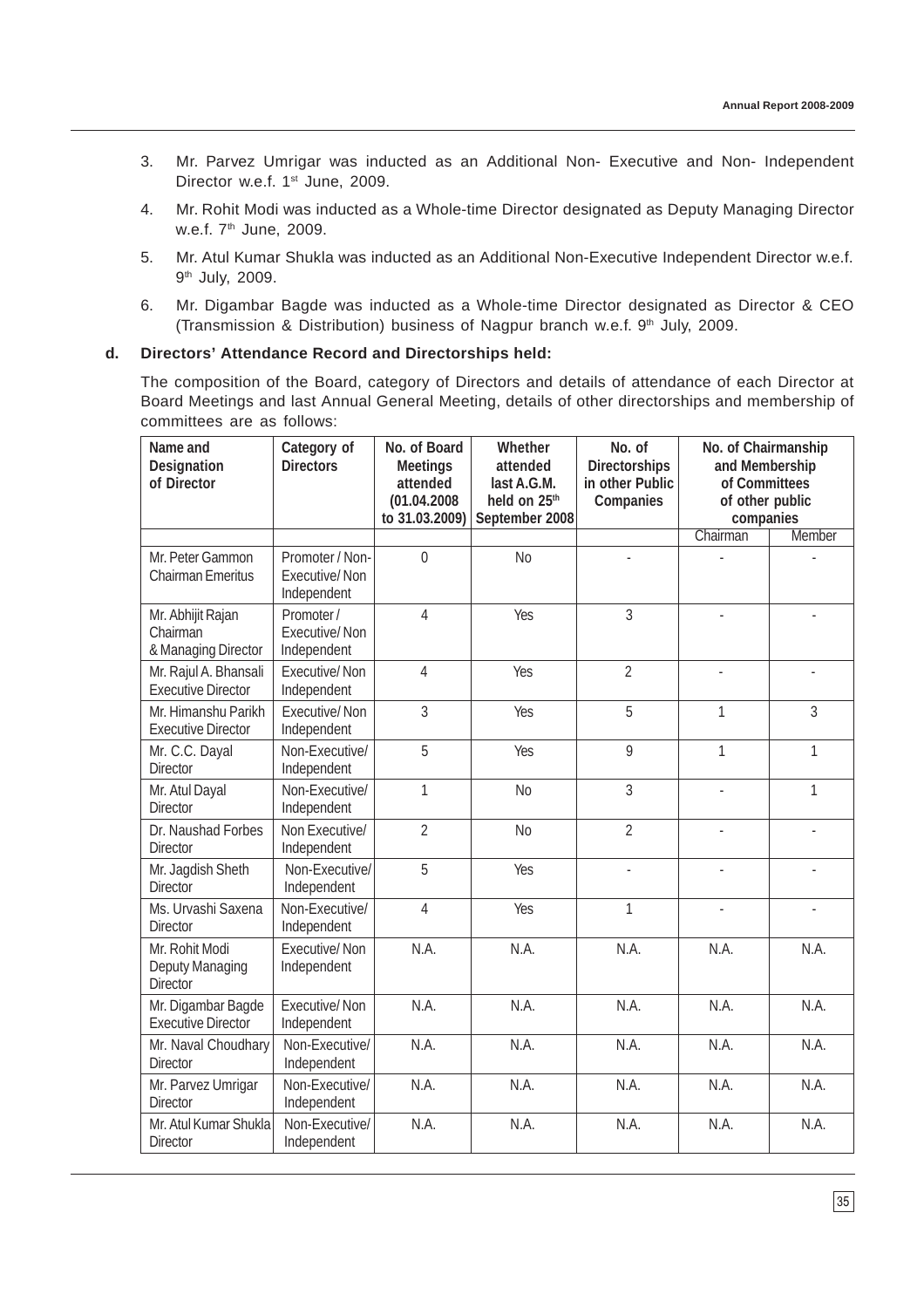

Notes:

- a) Other directorships do not include alternate directorships, directorships of private limited companies, section 25 companies and companies incorporated outside India.
- b) Chairmanship/Membership of Board Committees includes only Audit and Shareholders/Investors Grievance Committee.
- c) Mr. C.C. Dayal and Mr. Atul Dayal are related to each other.
- d) The Board meetings are held at the registered office of the Company. The information as required under Annexure IA to Clause 49 is being made available to the Board. The Company did not have any pecuniary relationship or transactions with Non-Executive Directors during the year.
- e) As per clause 49 of the Listing Agreement, the independent director expression 'independent director' shall mean a non-executive director of the company who:
	- apart from receiving director's remuneration, does not have any material pecuniary relationships or transactions with the company, its promoters, its directors, its senior management or its holding company, its subsidiaries and associates which may affect independence of the director;
	- (ii) is not related to promoters or persons occupying management positions at the board level or at one level below the board;
	- (iii) has not been an executive of the company in the immediately preceding three financial years;
	- (iv) is not a partner or an executive or was not partner or an executive during the preceding three years, of any of the following:
		- the statutory audit firm or the internal audit firm that is associated with the company, and
		- the legal firm(s) and consulting firm(s) that have a material association with the company.
	- (v) is not a material supplier, service provider or customer or a lessor or lessee of the company, which may affect independence of the director.
	- (vi) is not a substantial shareholder of the company i.e. owning two percent or more of the block of voting shares.
	- (vii) is not less than 21 years of age.

# **e. Details of Remuneration paid to Directors during the year ended 31st March 2009:**

# **REMUNERATION POLICY:**

All Executive Directors receive salary, allowances, perquisites and commission while Non Executive Directors receive sitting fees for attending Board and Committee meetings. Payment of remuneration to the Managing Director and the Executive Directors is governed by an Agreement entered into between the Company and the Managerial personnel, the terms and conditions of which have been duly approved by the Board and the Shareholders of the Company.

The Remuneration (including perquisites and benefits) paid to the Executive Directors during the year ended 31<sup>st</sup> March, 2009 is as follows:

| Name of the<br><b>Director</b> | <b>Salary</b><br>(Rs.) | <b>Perquisites</b><br>(Rs.) | <b>Commission ##</b><br>(Rs.) | Total       |
|--------------------------------|------------------------|-----------------------------|-------------------------------|-------------|
| Mr. Abhijit Rajan              | 78,00,000              | 54,64,782                   | 10,00,000                     | 1,42,64,782 |
| Mr.Himanshu Parikh             | 25,40,000              | 18,31,101                   | 10,00,000                     | 53,71,101   |
| Mr. Rajul Bhansali             | 24,95,000              | 22,36,838                   | 10,00,000                     | 57,31,838   |
| <b>Total</b>                   | 1,28,35,000            | 95,32,721                   | 30,00,000                     | 2,53,67,721 |

# # Payable for the year 2008-09.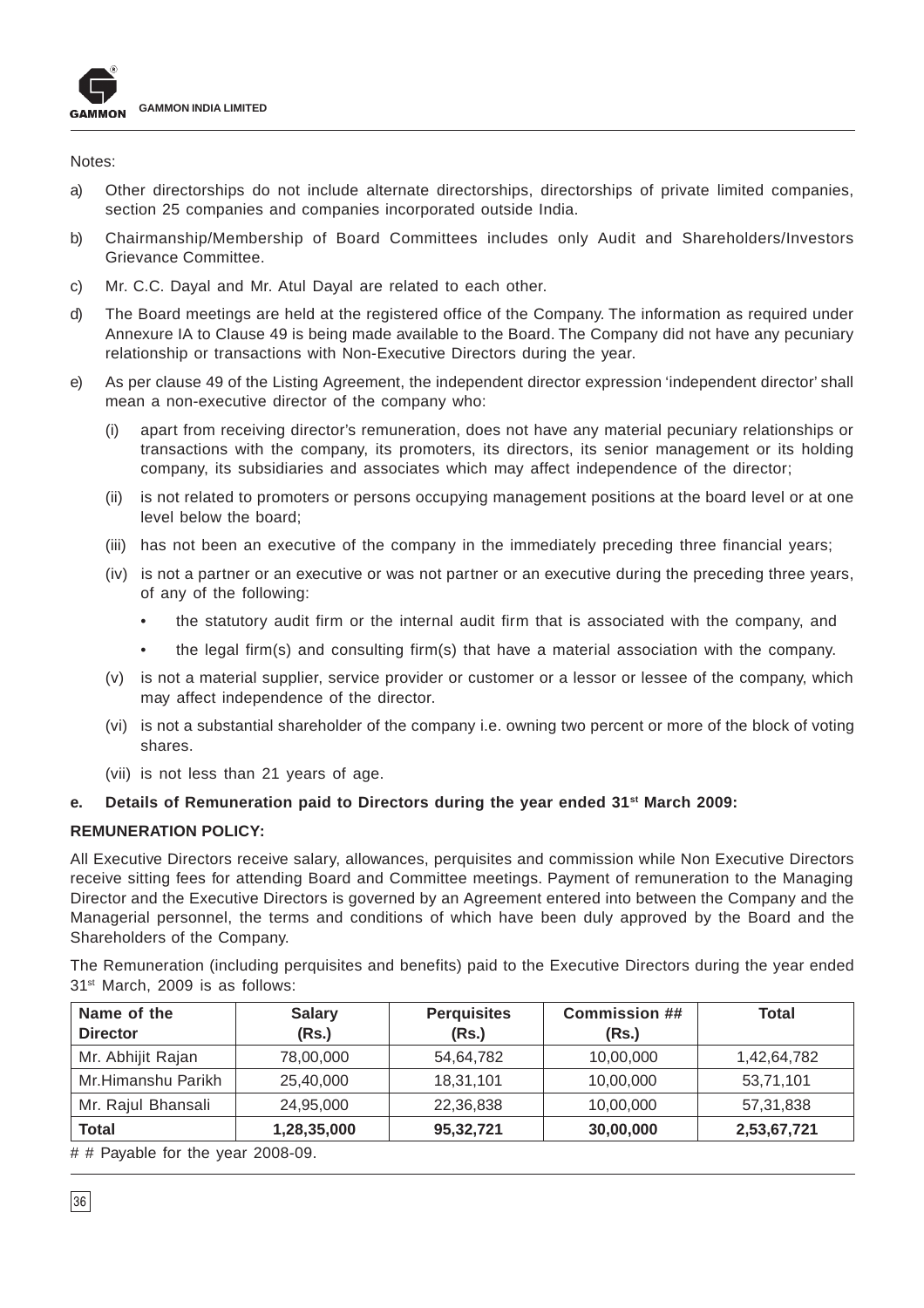# **SERVICE CONTRACT / SEVERANCE FEES & NOTICE PERIOD :**

The terms of employment stipulate a notice period of three months, for termination of appointment of Chairman & Managing Director and Executive Director, on either side.

The Chairman & Managing Director and Executive Directors shall be entitled for compensation for loss of office to the extent permissible under the Companies Act, 1956, if, during the currency of the Agreement their tenure of office is determined for reasons other than those specified in sub-section (3) of Section 318 or any other applicable provisions of the Companies Act, 1956. There is no other provision for payment of severance fees.

# **NON-EXECUTIVE DIRECTORS:**

The Non-Executive Directors of the Company do not draw any remuneration from the Company other than sitting fees for attending Board and Committee meetings.

Details of Sitting Fees paid to Non - Executive Directors for attending Board and Committee Meetings during the year 2008-09 are given below: -

| <b>Name</b>        | <b>Board Meeting (Rs.)</b> | <b>Committee Meeting (Rs.) **</b> | Total (Rs.) |
|--------------------|----------------------------|-----------------------------------|-------------|
| Mr. C.C. Dayal     | 1,00,000                   | 5,00,000                          | 6,00,000    |
| Mr. Atul Dayal     | 20,000                     |                                   | 20,000      |
| Dr. Naushad Forbes | 40,000                     |                                   | 40,000      |
| Mr. Jagdish Sheth  | 1,00,000                   | ۰                                 | 1,00,000    |
| Ms. Urvashi Saxena | 80,000                     | 20,000                            | 1,00,000    |

**Note: (\*\*)** includes Audit and Financial Review Committee Meeting.

# **3. BOARD COMMITTEES: -**

#### **The Board currently has 3 Committees:**

# **(1) Audit Committee (2) Shareholders/ Investors' Grievance Committee (3) Financial Review Committee.**

The Board determines the constitution of the committees, the terms of reference for committee members including their role and responsibilities.

# **a. AUDIT COMMITTEE:**

The Audit Committee of the Company is constituted in accordance with the provisions of Clause 49 of the Listing Agreements with the Stock Exchanges read with Section 292A of the Companies Act, 1956.

Ms. Urvashi Saxena was inducted as a member of the Audit Committee on 24th October, 2008. The Audit Committee presently comprises of 3 (Three) Non Executive Independent Directors and One Executive Director viz.: 1) Mr. C.C. Dayal (Chairman) 2) Mr. Atul Dayal 3) Ms. Urvashi Saxena and 4) Mr. Himanshu Parikh - Executive Director. All the members of the Audit Committee are financially literate and have accounting / related financial management expertise.

The Audit Committee meetings are held at the Registered Office of the Company and attended by invitation by the Chief Financial Officer, Senior Vice President – Finance, representatives of the Statutory Auditors and the Internal Auditors of the Company.

The Company Secretary acts as Secretary to the Audit Committee.

The role of audit committee as per Clause 49 of the Listing agreement and Section 292A of the Companies Act, 1956, includes the following:

a) Overseeing of the Company's financial reporting process and the disclosure of its financial information to ensure that the financial statement is correct, sufficient and credible.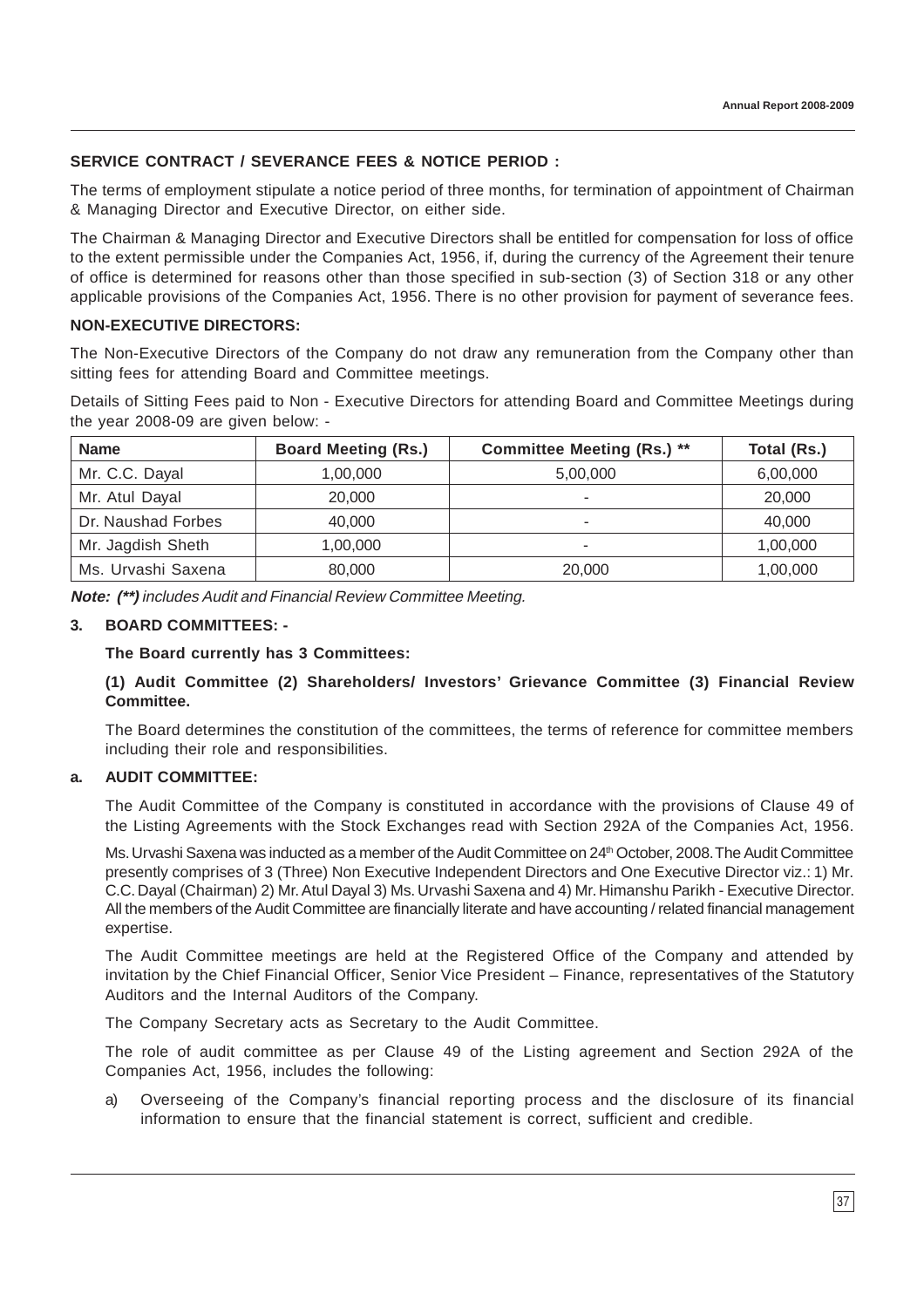

- b) Recommending to the Board the appointment and removal of statutory auditors', branch auditors and fixation of their remuneration.
- c) Reviewing with management the annual financial statements before submission to the Board, focusing primarily on:
	- Any changes in accounting policies and practices
	- Major accounting entries based on exercise of judgements by management
	- Qualifications in draft audit report
	- Significant adjustments arising out of audit
	- The going concern assumption
	- Compliance with accounting standards
	- Compliance with Stock Exchanges and legal requirements concerning financial statements
	- Any related party transactions i.e., transactions of the Company of material nature, with promoters or the management, their subsidiaries or relatives etc. that may have potential conflict with the interests of the Company at large.
- d) Reviewing with the management, Statutory and Internal Auditors, internal controls and the adequacy of internal control systems.
- e) Reviewing the quarterly and half yearly financial results.
- f) Reviewing the adequacy of internal audit functions, including the structure of the internal audit department, staffing and seniority of the official heading the department, reporting structure coverage and frequency of internal audit.
- g) Discussion with Internal Auditors, any significant findings and follow up thereon.
- h) Reviewing the findings of any internal investigations by the Internal Auditors into matters where there is suspected fraud or irregularity or a failure of internal control systems of a material nature and reporting the matter to the board.
- i) Discussions with Statutory Auditors before the audit commences, nature and scope of audit as well as have post audit discussion to ascertain any area of concern.
- j) Reviewing the Company's financial and risk management policies.
- k) Looking into the reasons for substantial defaults in the payment to the depositors, debenture holders, shareholders (in the case of non payment of declared dividends) and creditors, if any.
- l) Reviewing the operations, new initiatives and performance of the business divisions.

During the period under review, the Audit Committee met 4 (Four) times and the dates of such meetings were: 30/06/2008, 31/07/2008, 24/10/2008 and 28/01/2009.

The Composition of the Audit Committee and the details of meetings attended by the Directors are given below;

| <b>Name of the Member</b> | Category                     | <b>No. of Audit Committee</b><br><b>Meetings attended</b> |  |
|---------------------------|------------------------------|-----------------------------------------------------------|--|
| Mr. C.C. Dayal            | Non-Executive -Independent   |                                                           |  |
| Mr. Atul Dayal            | Non-Executive -Independent   |                                                           |  |
| Mr. Himanshu Parikh       | Executive/ Non - Independent |                                                           |  |
| Ms. Urvashi Saxena*       | Non-Executive -Independent   |                                                           |  |

\* Ms. Urvashi Saxena was inducted in the Committee w.e.f. 24<sup>th</sup> October, 2008.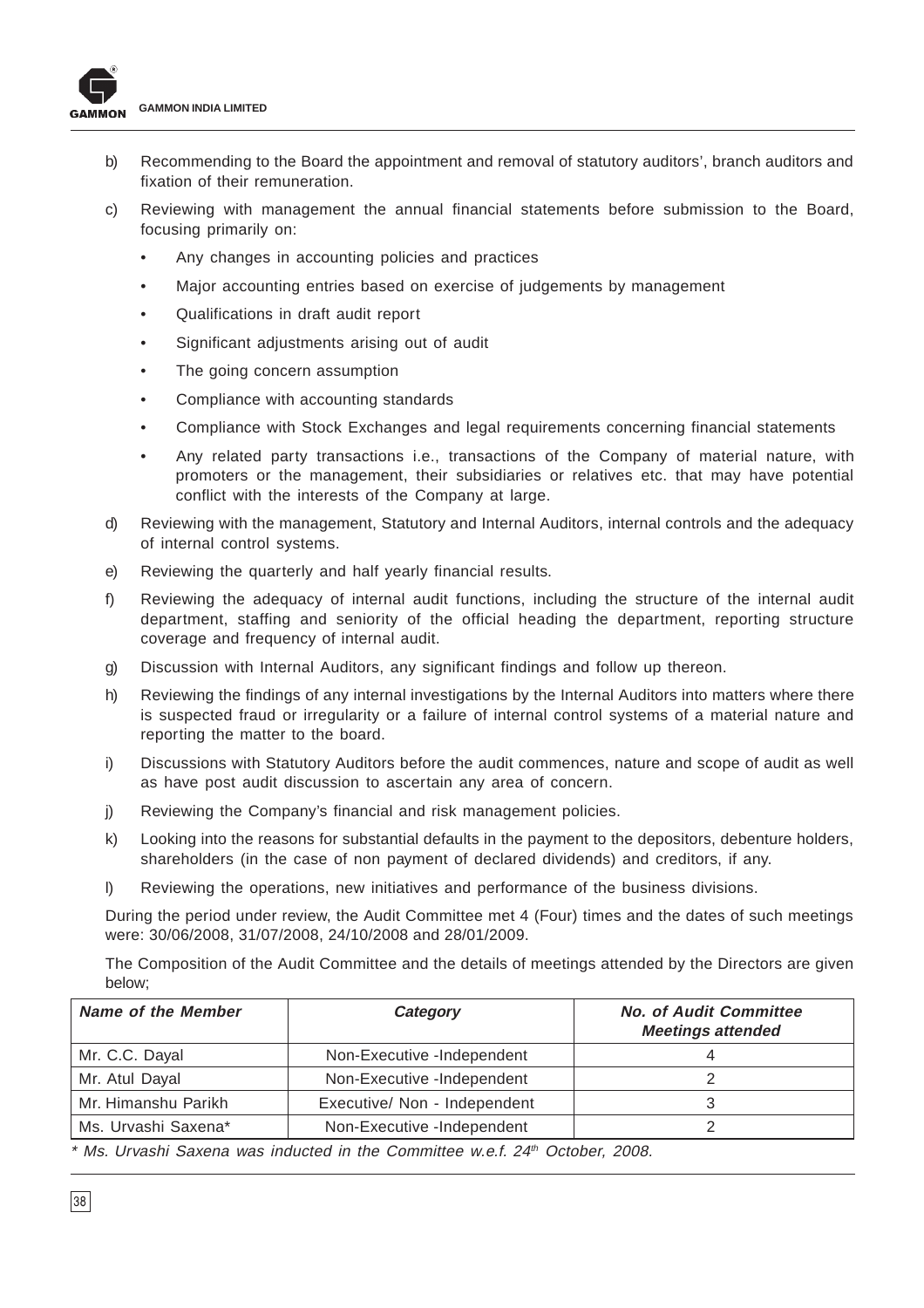Mr. C.C. Dayal, Chairman of the Audit Committee was present at the previous Annual General Meeting held on 25<sup>th</sup> September, 2008.

# **b. SHAREHOLDERS' / INVESTORS' GRIEVANCE COMMITTEE:**

The Shareholders'/ Investors' Grievance Committee comprises of 2 (Two) Non-Executive Independent Directors and 1 (One) Executive Director viz.: 1) Mr. C. C. Dayal (Chairman) 2) Mr. Atul Dayal and 3) Mr. Himanshu Parikh.

The Company Secretary, Ms. Gita Bade is the Compliance Officer.

The Shareholders / Investors Grievance Committee deals with various matters relating to:

- Transfer/ transmission of shares
- Issue of duplicate share certificates
- Review of shares dematerialized/ rematerialized and all other related matters
- Non- receipt of Annual Reports and dividend
- Redressal of investors/ shareholders complaints

During the year 2008-09 the Committee held 21 (Twenty One) meetings on 15/04/2008, 30/04/2008, 31/05/2008, 16/06/2008, 30/06/2008, 15/07/08, 31/07/2008, 14/08/2008, 30/08/2008, 15/09/2008, 18/09/2008, 15/10/2008, 15/11/2008, 29/11/2008, 31/12/2008, 15/01/2009, 31/01/2009, 16/02/2009, 27/2/2009, 16/03/2009 and 31/03/2009.

The minutes of the shareholders'/Investors' Grievance Committee are reviewed and noted by the Board.

The Composition of the Shareholders'/Investors' Grievance Committee and the details of the meetings attended by the Directors are given below:

| Name of the Director | <b>Executive/Non-Executive</b> | <b>No. of Committee</b><br><b>Meetings Attended</b> |  |
|----------------------|--------------------------------|-----------------------------------------------------|--|
| Mr. C.C.Dayal        | Non-Executive-Chairman         | 20                                                  |  |
| Mr. Atul Dayal       | Non-Executive-Independent      | 16                                                  |  |
| Mr. Himanshu Parikh  | Executive- Non Independent     | 19                                                  |  |

A total of 69 queries/ complaints were received by the Company from Shareholders'/Investors' as detailed below. All the complaints were resolved by the Company to the satisfaction of the investors and as on 31<sup>st</sup> March, 2009, there were no pending letters/ complaints. The status of Shareholders' complaints received upto 31<sup>st</sup> March, 2009 is as stated below:

| No. of Complaints received during the twelve months period ended 31 <sup>st</sup> March, 2009 | 69         |
|-----------------------------------------------------------------------------------------------|------------|
| No. of Complaints resolved as on 31 <sup>st</sup> March, 2009                                 | 69         |
| No of Complaints pending as on 31 <sup>st</sup> March, 2009                                   | <b>NIL</b> |
| No. of pending share transfers as on 31 <sup>st</sup> March, 2009                             | <b>NIL</b> |

Name, Designation and Address of Compliance Officer: Ms. Gita Bade Company Secretary Gammon India Limited Gammon House, Veer Savarkar Marg, Prabhadevi, Mumbai - 400 025 Telephone: 022 – 6744 4000 Facsimile: 022 – 2430 0529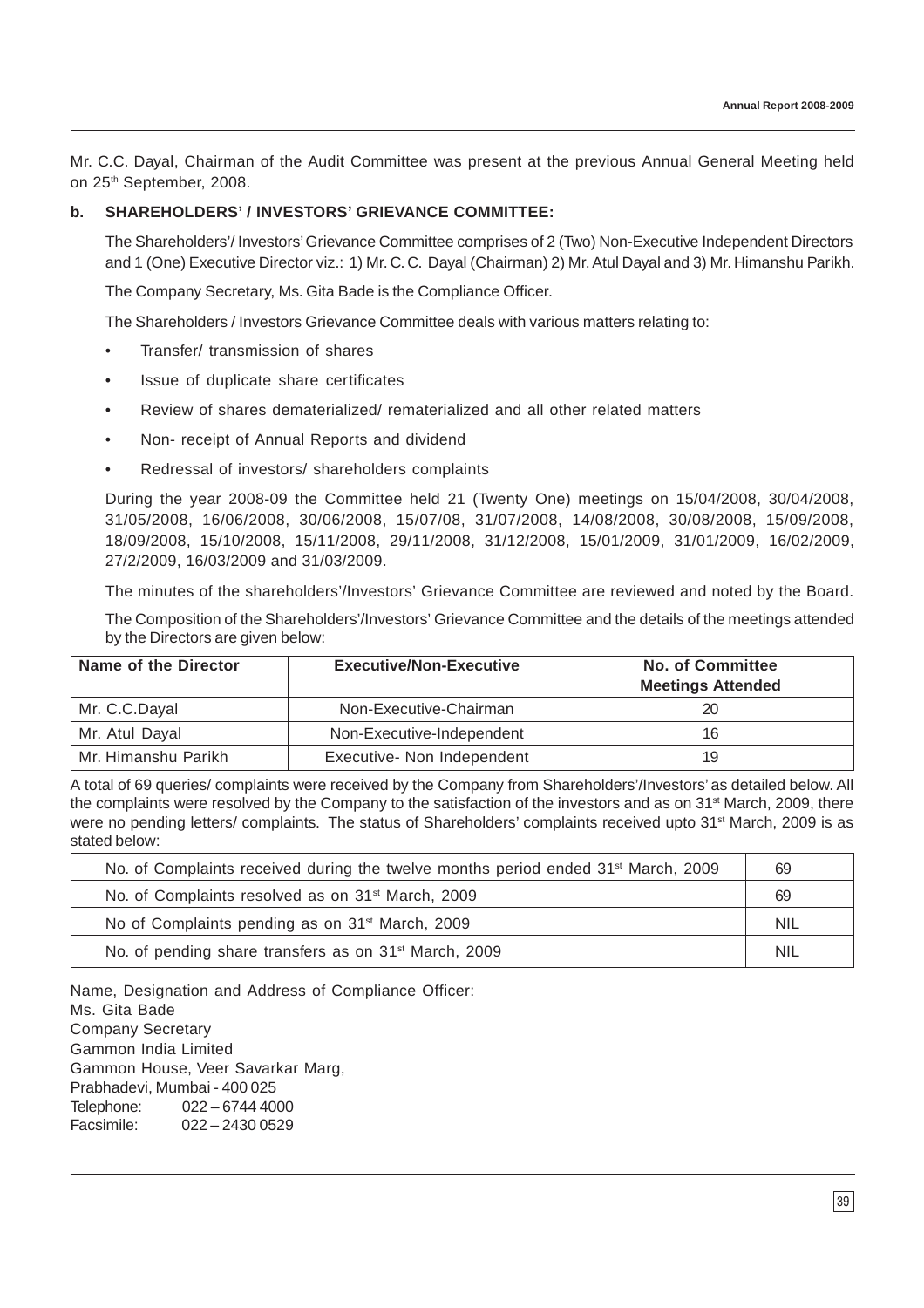

# **(c) FINANCIAL REVIEW COMMITTEE:**

In addition to the above Committees, the Company has also constituted a Financial Review Committee with two Directors as members viz. Mr. C.C. Dayal and Mr. Rajul Bhansali- Executive Director. The Committee reviews all financial transactions, various issues and compliances relating thereto. Mr. C.C. Dayal Non-Executive Director is paid sitting fees of Rs. 20,000/- per meeting for attending the meetings.

#### **4. OTHER INFORMATION:**

#### **a) CODE OF CONDUCT:**

The Company has laid down a Code of Conduct for all Board members and the Senior Management Personnel. The Code of Conduct is available on the Company's website viz.: www.gammonindia.com. All the Board Members and Senior Management Personnel have affirmed Compliance with the Code of Conduct. A declaration to this effect signed by the Chairman and Managing Director forms part of this Report.

#### **b) GENERAL BODY MEETINGS:**

### **(i). Location, Date and Time of Annual General Meetings held during the last 3 years:**

The last three Annual General Meetings of the Company were held at Amar Gian Grover Auditorium, Lala Lajpat Rai Marg, Mahalaxmi, Mumbai- 400 034 as under :

| <b>AGM</b> | <b>Financial Year</b>                             | Date & Time                                   |
|------------|---------------------------------------------------|-----------------------------------------------|
| 86th       | 2007-2008                                         | 25 <sup>th</sup> September, 2008 at 3.30 p.m  |
| 85th       | 2006-2007                                         | 18 <sup>th</sup> September, 2007 at 3.00 p.m. |
| 84th       | Fifteen Months ended 31 <sup>st</sup> March, 2006 | 26 <sup>th</sup> September, 2006 at 3.00 p.m. |

#### **(ii). Special Resolutions passed in the previous three Annual General Meetings:**

| Date of AGM          | <b>Particulars of Special Resolutions passed</b>                                |
|----------------------|---------------------------------------------------------------------------------|
| 25th September, 2008 | No Special Resolution was passed.                                               |
| 18th September, 2007 | Authorizing the Board to borrow in excess of the paid-up capital and free<br>i) |
|                      | reserves of the Company under section 293(1) (d).                               |
|                      | *Mortgaging and/or charging all or some or any immoveable and/or movable<br>ii) |
|                      | properties of the Company, in favour of the lender(s) including debenture-      |
|                      | trustees for the holders of debentures that may be issued whether privately     |
|                      | placed/to be placed with the financial institutions, banks, bodies corporate    |
|                      | and others with power to the lender(s) or debenture-trustees to take over the   |
|                      | management of the business and concern of the Company in certain events         |
|                      | and upon the terms and conditions decided/to be decided by the Board of         |
|                      | Directors of the Company under section 293(1)(a).                               |
|                      | * Altering the Object Clause of Memorandum of Association of the<br>iii)        |
|                      | Company by inserting new sub-clause 36F.                                        |
|                      | * Making loans, investments, giving guarantees etc. to various bodies<br>iv)    |
|                      | corporate and for ratification of the issue of Counter/Corporate Guarantees     |
|                      | issued by the Company on behalf of other body Corporate under Section           |
|                      | 372A of the Companies Act, 1956.                                                |
| 26th September 2006  | Alteration of Articles of Association of the Company by deleting Article<br>i)  |
|                      | Nos. 235 to 244.                                                                |
|                      | * Making loans, investments, giving guarantees etc. to various bodies<br>ii)    |
|                      | corporate and for ratification of the issue of Counter/Corporate Guarantees     |
|                      | issued by the Company on behalf of other body Corporate under Section           |
|                      | 372A of the Companies Act, 1956.                                                |
|                      |                                                                                 |

**\*** Businesses at these items were concluded by Postal Ballot.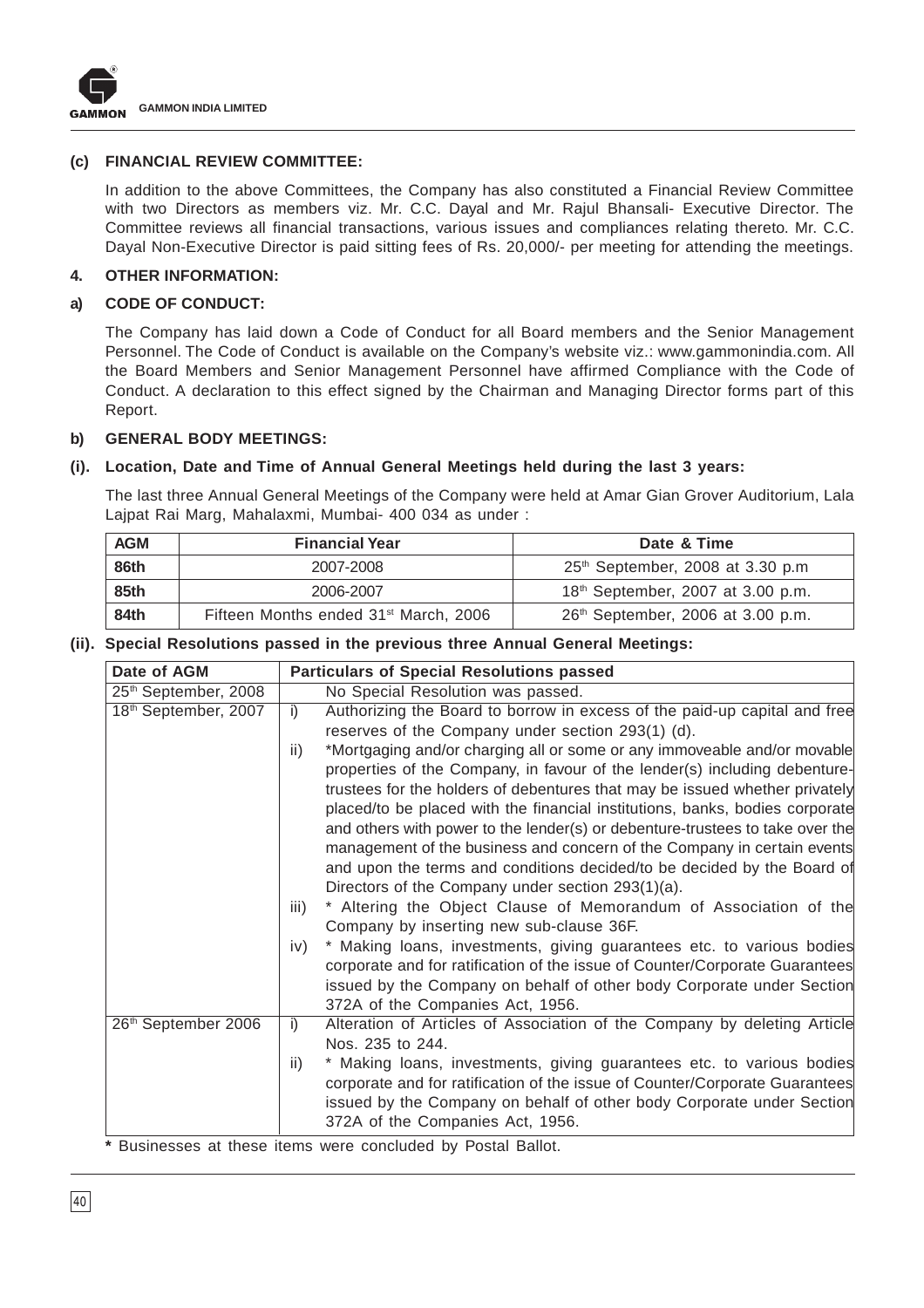# **(iii). Resolutions Passed by Postal Ballot during 2008-09:**

The following resolutions were passed by Postal Ballot during the year 2008-09:

I) Special Resolution: Approval of the Members sought pursuant to Section 372A of the Companies Act, 1956 for making loans, investments, giving guarantees etc. to various bodies corporate. The details of voting pattern are as under:

| <b>Particulars</b>          | No. of votes cast | % of total votes cast |  |
|-----------------------------|-------------------|-----------------------|--|
| In favour of the Resolution | 2.82.22.472       | 99.99                 |  |
| Against the Resolution      | 281               | 0.01                  |  |
| Total                       | 2.82.22.753       | 100                   |  |

The Resolution was passed on 7<sup>th</sup> October, 2008 by requisite majority.

II) Special Resolution: Approval of the Members was sought for re-pricing of 15,00,000 Options which were granted on 15<sup>th</sup> May, 2008, to the employees of the Company and its subsidiaries, under Gammon India Employees Stock Option Scheme 2007. The details of voting pattern are as under:

| <b>Particulars</b>          | No. of votes cast | % of total votes cast |  |
|-----------------------------|-------------------|-----------------------|--|
| In favour of the Resolution | 2.42.82.035       | 86.03                 |  |
| Against the Resolution      | 39.40.718         | 13.97                 |  |
| Total                       | 2,82,22,753       | 100                   |  |

The Resolution was passed on 7<sup>th</sup> October, 2008 by requisite majority.

Mr. Chaitanya C. Dayal of M/s. Chaitanya C. Dalal & Co., Chartered Accountants was appointed as the Scrutinizer for conducting the Postal Ballot process.

# **(iv). Special Resolution proposed to be conducted through postal ballot at the ensuing AGM:**

No Special Resolution is proposed to be passed by Postal Ballot at the ensuing Annual General Meeting.

#### **Procedure for Conducting Postal Ballot:**

After receiving the approval of the Board of Directors, Notice of the General Meeting containing text of the Resolution and Explanatory Statement to be passed through postal ballot, Postal ballot Form and self addressed postage pre-paid envelopes are sent to the shareholders to enable them to consider and vote for or against the proposal within a period of 30 days from the date of dispatch. The calendar of events containing the activity chart is filed with the Registrar of Companies within 7 days of the passing of the Resolution by the Board of Directors. After the last date of receipt of ballots, the Scrutinizer, after due verification, submits the result to the Chairman. Thereafter, the Chairman declares the result of the postal ballot at the General Meeting. The same is also published in the newspapers and displayed on the Company's website.

#### **5. OTHER DISCLOSURES:**

- i. Other than transactions entered into in the normal course of business for which necessary approvals are taken and disclosures made, the Company has not entered into any materially significant related party transactions i.e., transactions of the Company of material nature, with its promoters, Directors or the Management, their subsidiaries or relatives etc. that may have potential conflict with the interest of the Company at large. However the Company has annexed to the accounts a list of related parties as per Accounting Standard 18 and the transactions entered into with them.
- ii. Strictures imposed by SEBI:

The Securities and Exchange Board of India (SEBI) on 21st December, 2006 passed an order under section 11 and 11B of the SEBI Act, 1992 directing the Company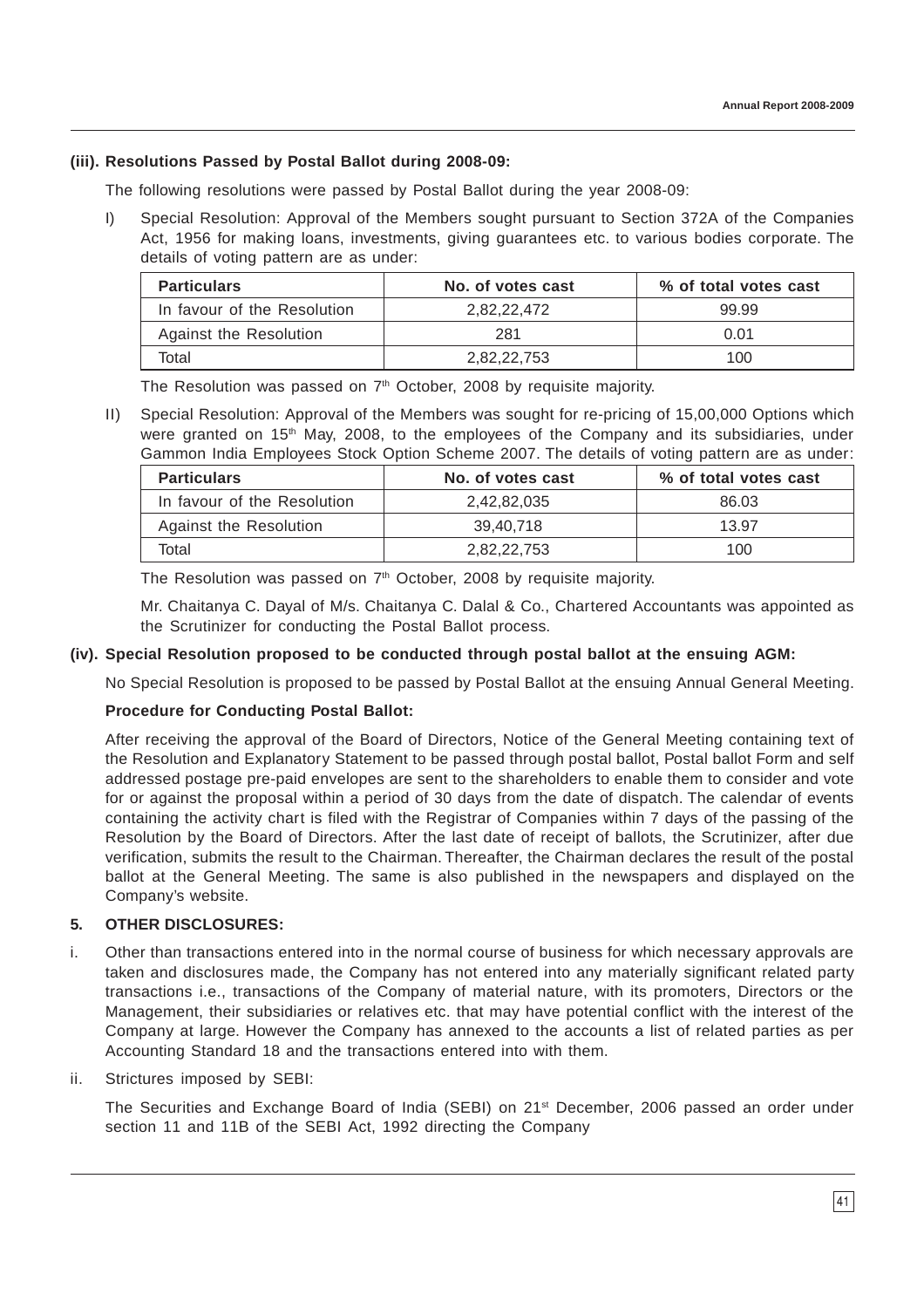

- a. Not to divest, transfer, sell or alienate in any way it's shareholding in Gammon Infrastructure Projects Limited (GIPL) (" The Company's subsidiary") for a period of 3 years from the date of the allotment in the public issue of GIPL, and
- b. Not to access the capital market directly or indirectly for a period of one year from the date of the order i.e., 21/12/2006.

The Company had preferred an appeal on the aforementioned SEBI Order to the Securities and Appellate Tribunal on 5<sup>th</sup> February, 2007. The Tribunal vide its order dated 20th June, 2008 dismissed the appeal.

Except for the above strictures no other penalties/ strictures have been imposed on the Company by the Stock Exchange or any other Statutory Authority on any matter related to capital markets, during the last three years.

- iii. A qualified practicing Company Secretary conducts secretarial audit to reconcile the total admitted capital with National Securities Depository Limited (NSDL) and Central Depository Services (India) Limited (CDSL) and the total issued and listed capital. The secretarial audit report confirms that the total issued/ paid-up capital is in agreement with the total number of shares in physical form and the total number of dematerialised shares held with NSDL and CDSL.
- iv. The Chairman and Managing Director and the Chief Financial Officer have certified to the Board in accordance with Clause 49 (V) of the Listing Agreement pertaining to CEO / CFO Certification for the year ended 31<sup>st</sup> March, 2009.

#### **6. MEANS OF COMMUNICATION:**

- (a) **Financial Results:** As required under the Listing Agreement, Quarterly and Half-Yearly results of the Company are published within one month from the end of the respective quarter and the annual audited results are announced within three months from the end of the financial year. The financial results are published usually in the Free Press Journal and Navshakti.
- (b) **News Releases, Presentations, etc.:** Official news releases, detailed presentations made to media, analysts, institutional investors, etc. are displayed on the Company's website viz. www.gammonindia.com. Official announcements are sent to the Stock Exchanges.
- (c) **Website:** The Company's corporate website www.gammonindia.com provides information about the Company's business. It also contains a separate dedicated section 'Investor Relations' where shareholders information is available. The Annual Report of the Company is also available on the website in a user-friendly and downloadable format.
- (d) **Annual Report:** Annual Report containing, inter alia, Audited Annual Accounts, Consolidated Financial Statements, Directors' Report, Auditors' Report and other important information is circulated to members and others entitled thereto. The Management Discussion and Analysis (MD&A) Report forms part of the Annual Report.

#### **7. MANDATORY REQUIREMENT:**

The Company has complied with all the mandatory requirements of Clause 49 of the Listing Agreement relating to Corporate Governance.

#### **8. NON-MANDATORY REQUIREMENTS:**

#### **a) Whistle Blower Mechanism:**

The Company promotes ethical behaviour in all its business activities and has put in place mechanism of reporting illegal or unethical behaviour. Employees may report violations of laws, rules, regulations or unethical conduct to their immediate supervisor / notified person. The Directors and Management Personnel are obligated to maintain confidentiality of such reporting and ensure that the whistle blowers are not subjected to any discriminatory practices.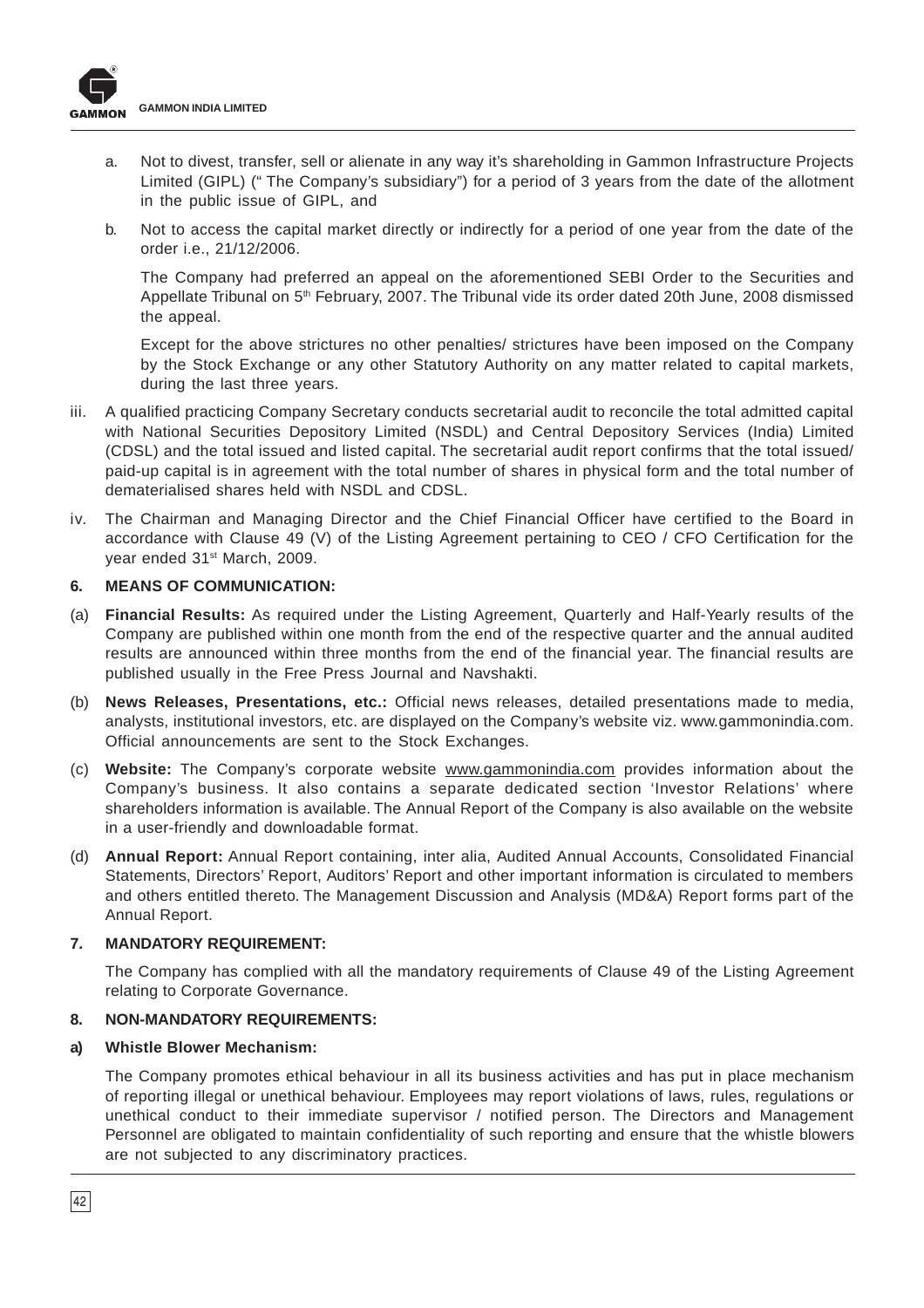# **b) Subsidiary Monitoring Framework:**

All the subsidiary companies of the Company are Board managed with their Boards having the rights and obligations to manage such companies in the best interest of their stakeholders. As a majority shareholder, the Company nominates its representatives on the Boards of subsidiary companies and monitors the performance of such companies, inter alia, by the following means:

- a) Financial statements, in particular the investments made by the unlisted subsidiary companies, are reviewed quarterly by the Audit Committee of the Company.
- b) All minutes of the meetings of the unlisted subsidiary companies are placed before the Company's Board regularly.
- c) A statement containing all significant transactions and arrangements entered into by the unlisted subsidiary companies is placed before the Company's Board.

# Date, Time and Venue of the 87th Wednesday,  $14<sup>th</sup>$  day of Ocober, 2009 at 3.00 p.m. Annual General Meeting at Ravindra Natya Mandir (P.L. Deshpande Maharashtra Kala Academy), Sayani Road, Prabhadevi, Mumbai – 400 025 Financial Calendar for the year  $\vert$  Results for the quarter ending 2009-10 (Tentative) 30th June 2009–31st July, 2009. Results for the Half year ending 30<sup>th</sup> September, 2009 – Last week of October, 2009. Results for the quarter ending 31<sup>st</sup> December, 2009 – Last week of January, 2010 Results for the year ending 31<sup>st</sup> March, 2010 - Last week of June 2010. Date of Book Closure **Friday, 9<sup>th</sup>** October, 2009 to Wednesday, 14<sup>th</sup> October, 2009 (both days inclusive) Dividend payment date **On** or before 13th November, 2009. Listing on Stock Exchanges • Equity Shares **Bombay Stock Exchange Limited** P. J. Towers, Dalal Street, Fort, Mumbai - 400 001. Telephone: 022 - 2272 1233/34 Facsimile: 022 - 2272 1919 (Stock code - 509550) AND The National Stock Exchange of India Limited Exchange Plaza, Plot No. C/1, 'G' Block, Bandra Kurla Complex, Bandra (East), Mumbai - 400 051. Telephone: 022- 2659 8100/8114 Facsimile: 022 – 2659 8120 (Stock code - GAMMONIND EQ) • Global Depositary **Luxembourg Stock Exchange** Receipts 11, Avenue de la Porte- Neuve B.P.165 L-2011 Luxembourg. Telephone: +352 47 79 36-1 Telefax: +352 47 32 98 Cusip No. : 36467M200 Common Code: 20772565

# **9. GENERAL SHAREHOLDER INFORMATION:**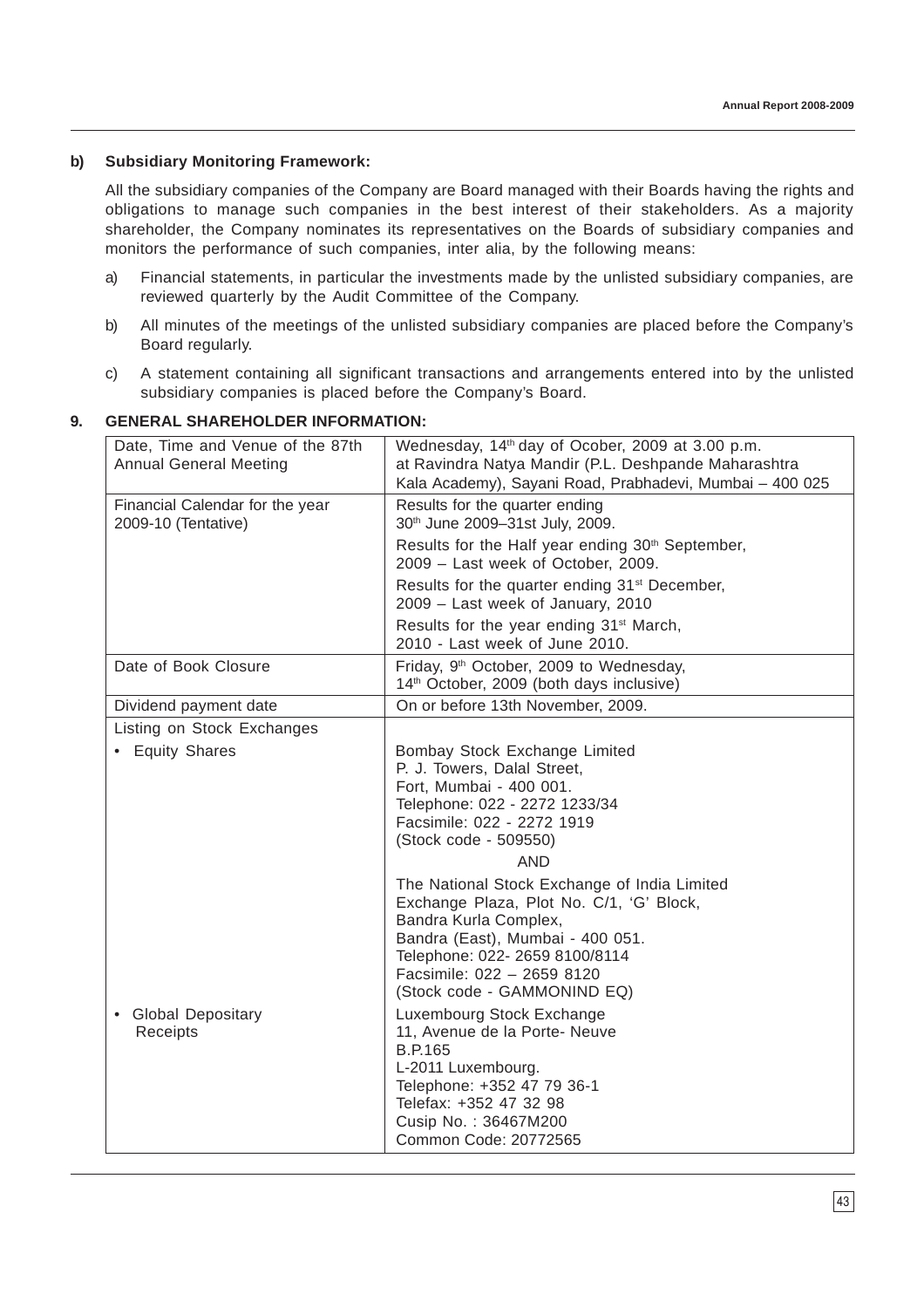

| <b>Listing Fees</b>                                   | Paid to the above Stock Exchanges for<br>the Financial Year 2009-2010.                                                                                                                                                                             |
|-------------------------------------------------------|----------------------------------------------------------------------------------------------------------------------------------------------------------------------------------------------------------------------------------------------------|
| International Securities<br>Identification No. (ISIN) | Equity: INE 259B01020<br>GDR: US36467M2008                                                                                                                                                                                                         |
| Registrar & Share Transfer Agents                     | M/s. Link Intime India Private Limited<br>C-13, Pannalal Silk Mills Compound,<br>LBS Road, Bhandup (West),<br>Mumbai - 400 078.<br>Telephone: 022-2596 3838<br>Facsimile: 022- 2594 6969<br>e-mail: mumbai@linkintime.co.in                        |
| <b>Share Transfer System</b>                          | Trading in Company's Shares on the Stock Exchanges takes<br>place in electronic form. However physical shares are normally<br>transferred and returned within 15 days from the date of<br>lodgement provided the necessary documents are in order. |

**MARKET PRICE DATA** : High and low (in Rs.) during each month in the last financial period on the Stock Exchanges.

| <b>MONTH</b>      | <b>BSE</b>  |        |             | <b>NSE</b> |
|-------------------|-------------|--------|-------------|------------|
|                   | <b>High</b> | Low    | <b>High</b> | Low        |
| April, 2008       | 448.00      | 361.00 | 452.00      | 362.00     |
| May, 2008         | 449.60      | 382.20 | 454.90      | 391.00     |
| June, 2008        | 415.00      | 211.00 | 424.00      | 210.00     |
| <b>July, 2008</b> | 258.00      | 204.00 | 260.00      | 204.00     |
| August, 2008      | 262.95      | 199.00 | 263.50      | 197.00     |
| September, 2008   | 242.90      | 135.00 | 249.80      | 130.10     |
| October, 2008     | 153.60      | 68.50  | 169.90      | 68.25      |
| November, 2008    | 92.90       | 55.05  | 93.00       | 54.15      |
| December, 2008    | 81.35       | 46.70  | 81.50       | 46.50      |
| January, 2009     | 96.00       | 62.00  | 96.00       | 62.00      |
| February, 2009    | 78.30       | 61.50  | 82.00       | 61.1       |
| March, 2009       | 63.60       | 49.60  | 63.50       | 49.05      |

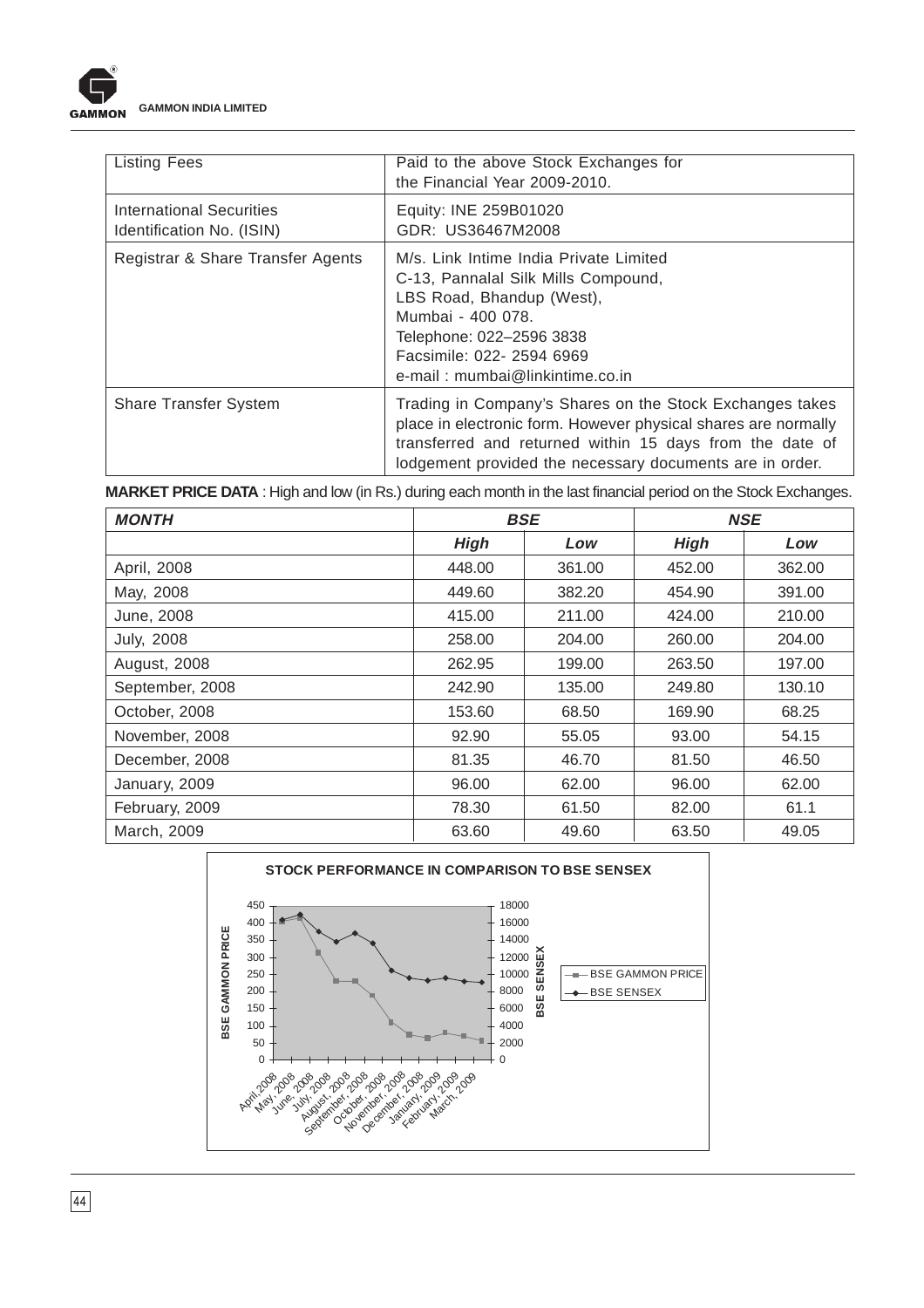| <b>Shareholding of Nominal</b><br>Value (Rs.) | No. of<br><b>Shareholders</b> | $%$ of<br>Total | <b>Share Capital</b><br><b>Amount (Rs.)</b> | % of Total |
|-----------------------------------------------|-------------------------------|-----------------|---------------------------------------------|------------|
| Upto 500                                      | 26079                         | 91.4507         | 2375705                                     | 2.7160     |
| $501 - 1000$                                  | 1207                          | 4.2326          | 932122                                      | 1.0656     |
| $1001 - 2000$                                 | 678                           | 2.3775          | 1001082                                     | 1.1445     |
| 2001 - 3000                                   | 197                           | 0.6908          | 499384                                      | 0.5709     |
| $3001 - 4000$                                 | 71                            | 0.2490          | 253792                                      | 0.2901     |
| $4001 - 5000$                                 | 62                            | 0.2174          | 287240                                      | 0.3284     |
| $5001 - 10000$                                | 96                            | 0.3366          | 700400                                      | 0.8007     |
| 10001 - and above                             | 127                           | 0.4453          | 81420745                                    | 93.0837    |
| <b>TOTAL</b>                                  | 28517                         | 100,000         | 87470470                                    | 100,0000   |

# **10. DISTRIBUTION OF SHAREHOLDING AS ON 31ST MARCH, 2009 :**

# **11. DEMATERIALISATION OF SHARES AS ON 31ST MARCH, 2009 :**

| <b>Particulars</b> | <b>No. of Equity Shares</b> | % to Share Capital |  |
|--------------------|-----------------------------|--------------------|--|
| <b>NSDL</b>        | 8,07,19,558                 | 92.28              |  |
| <b>CDSL</b>        | 42,26,834                   | 4.84               |  |
| Physical           | 25,24,078                   | 2.88               |  |
| <b>Total</b>       | 8,74,70,470                 | 100.00             |  |

(\* 7,25,800 Equity Shares held in abeyance are included)



# **12. LISTING OF DEBT SECURITIES:**

The redeemable Non-Convertible Debentures issued by the Company are listed on the Wholesale Debt Market (WDM) of National Stock Exchange of India Limited (NSE).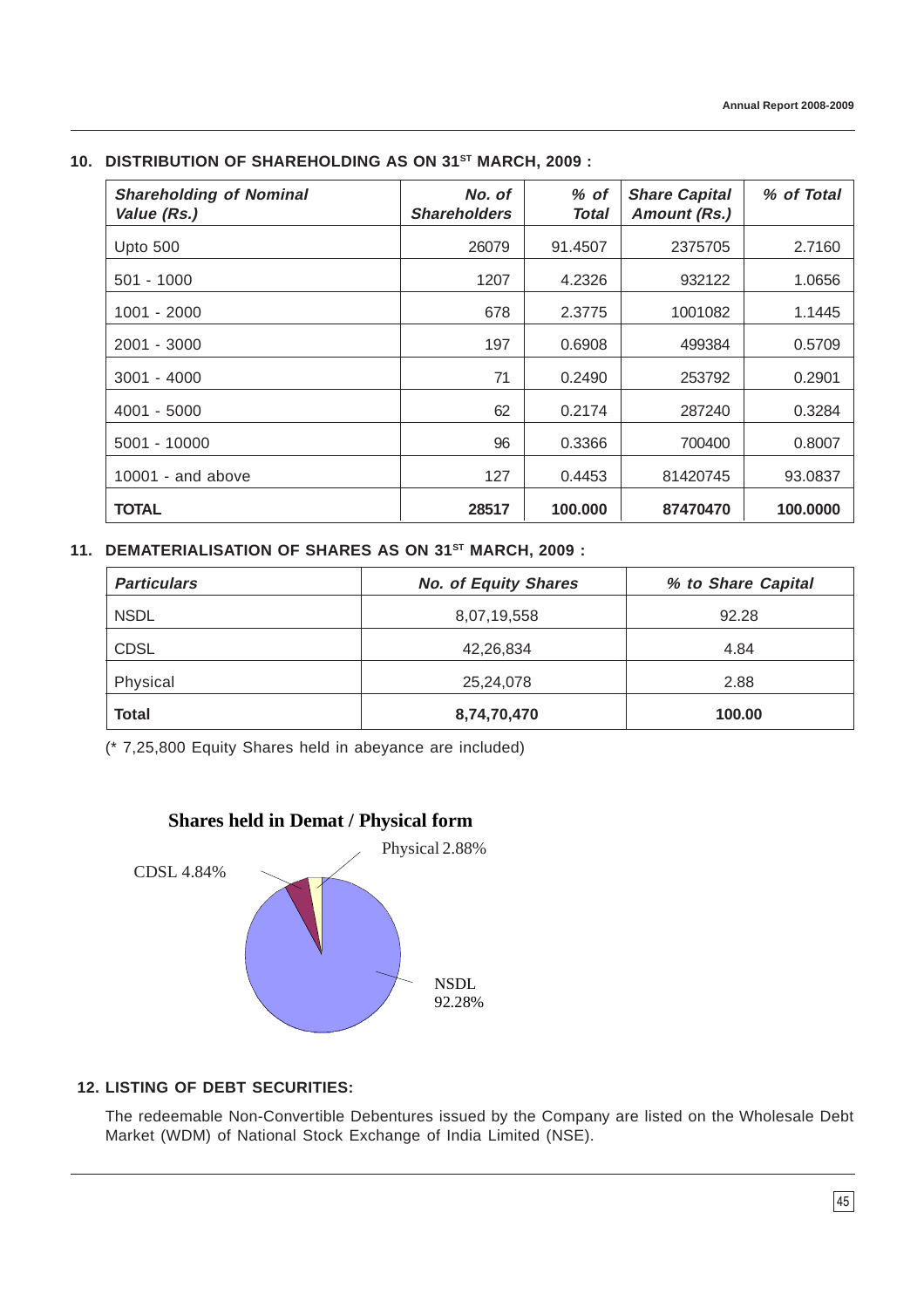# **13. PLANT LOCATIONS: (PROJECT SIZE – MORE THAN RS. 200 CRORES)**

| Sr.<br>No.     | Name of the Project                                                                                                                                                                                                                                     | <b>Project</b><br>Value in Cr |
|----------------|---------------------------------------------------------------------------------------------------------------------------------------------------------------------------------------------------------------------------------------------------------|-------------------------------|
| $\mathbf{1}$   | Parbati Hydro Electric Project Stage-II                                                                                                                                                                                                                 | 304.22                        |
| $\overline{2}$ | Anjikhad Bridge                                                                                                                                                                                                                                         | 207.32                        |
| 3              | Earthwork of GNSS Main Canal Package-2 Cuddapah                                                                                                                                                                                                         | 294.00                        |
| $\overline{4}$ | Nasik Wadape-Gonde 4-laning Project                                                                                                                                                                                                                     | 621.00                        |
| 5              | Stage-3 Pumping station (5X30MW) of Kalwakurthy Lift Irrigation Scheme                                                                                                                                                                                  | 631.99                        |
| 6              | Construction of Part Head Race Tunnel surge shaft, pressure shaft, power house<br>and tail race tunnel (Civil Works) Package-III, Lot-2, Parbati HE Project Stage-III                                                                                   | 603.00                        |
| $\overline{7}$ | Widening and strengthening to 4-lane of existing single/intermediate lane<br>carriageway of National Highway No.57 Section from Km230.00 to Km190.00 in<br>the state of Bihar on East West Corridor under NHDP, Phase-II, Package no.C-II/BR-3          | 356.51                        |
| 8              | Brahmaputra Bridge near Guwahati on NH-31 in Assam                                                                                                                                                                                                      | 238.34                        |
| 9              | Construction of 4 lane Bridge across river Kosi-                                                                                                                                                                                                        | 347.00                        |
| 10             | Construction of Gorakhpur Bypass in the state of UP                                                                                                                                                                                                     | 559.00                        |
| 11             | Delhi MRTS Projects BC-12, 13, 25, 27, 28, 29 & 30 - Part Design &<br>Construction of Viaduct and structural work of three Elevated Stations                                                                                                            | 511.17                        |
| 12             | Rampur Hydro Electric Project Package-I                                                                                                                                                                                                                 | 382.44                        |
| 13             | Gajol-Hilli Road Project in West Bengal                                                                                                                                                                                                                 | 223.09                        |
| 14             | Main Plant and Offsite civil works Package for NTPC - Tamilnadu Energy<br>Company Ltd. Power Project (2X500 MW)                                                                                                                                         | 286.32                        |
| 15             | Kalpakkam Projects                                                                                                                                                                                                                                      | 252.28                        |
| 16             | Sewa Hydro Electric Project                                                                                                                                                                                                                             | 196.51                        |
| 17             | Design, Engineering, Procurement of material & Construction of offshore<br>container terminal (OCT) in Mumbai Harbour                                                                                                                                   | 394.48                        |
| 18             | Supply & Installation Package of Natural Draught Cooling Tower Package for<br>Indira Gandhi STPP, Jhajjar, Haryana                                                                                                                                      | 217.00                        |
| 19             | Construction of Well Foundation and sub-structure of Bogibeel Rail cum Road<br>Bridge across the river Brahmaputra near Dibrugarh                                                                                                                       | 343.90                        |
| 20             | Development of Central Business District in South TT Nagar, Bhopal                                                                                                                                                                                      | 338.00                        |
| 21             | Construction of Bridge and its approaches over river Yamuna D/s of existing<br>bridge at Wazirabad, Delhi                                                                                                                                               | 348.90                        |
| 22             | Cooling Water System for 4000 MW Power Project at Mundra-Gujarat for<br>Coastal Gujarat Limited                                                                                                                                                         | 236.28                        |
| 23             | Western Transport Corridor, Tumkur Haveri Section of NH4 Project-Rehabilitation<br>and upgrading of Chitradurga-Harihar Section (Km 207 to 284) Package-4 & Harihar-<br>Haveri Section (Km 284 to 340) Package-5 balance work in the state of Karnataka | 404.22                        |
| 24             | Design & Construction of Major Bridge across river Godavari                                                                                                                                                                                             | 625.00                        |
| 25             | Construction of Civil Works, Miscellaneous Structural Works and Architectural<br>Works for 1980MW TPP at Tiroda, Dist: Gondia, Maharashtra                                                                                                              | 220.15                        |
| 26             | Improvement/ Upgradation of Dumuria-Imamganj-Sherghati-Karamain-Mathurapur-<br>Guraru-Ahiyapur-Tikari-Mau-Kurtha-Kinjar-Paligunj-Ranitalab Road (SH-69) length<br>153.00 km (Contract Package No.2)                                                     | 313.50                        |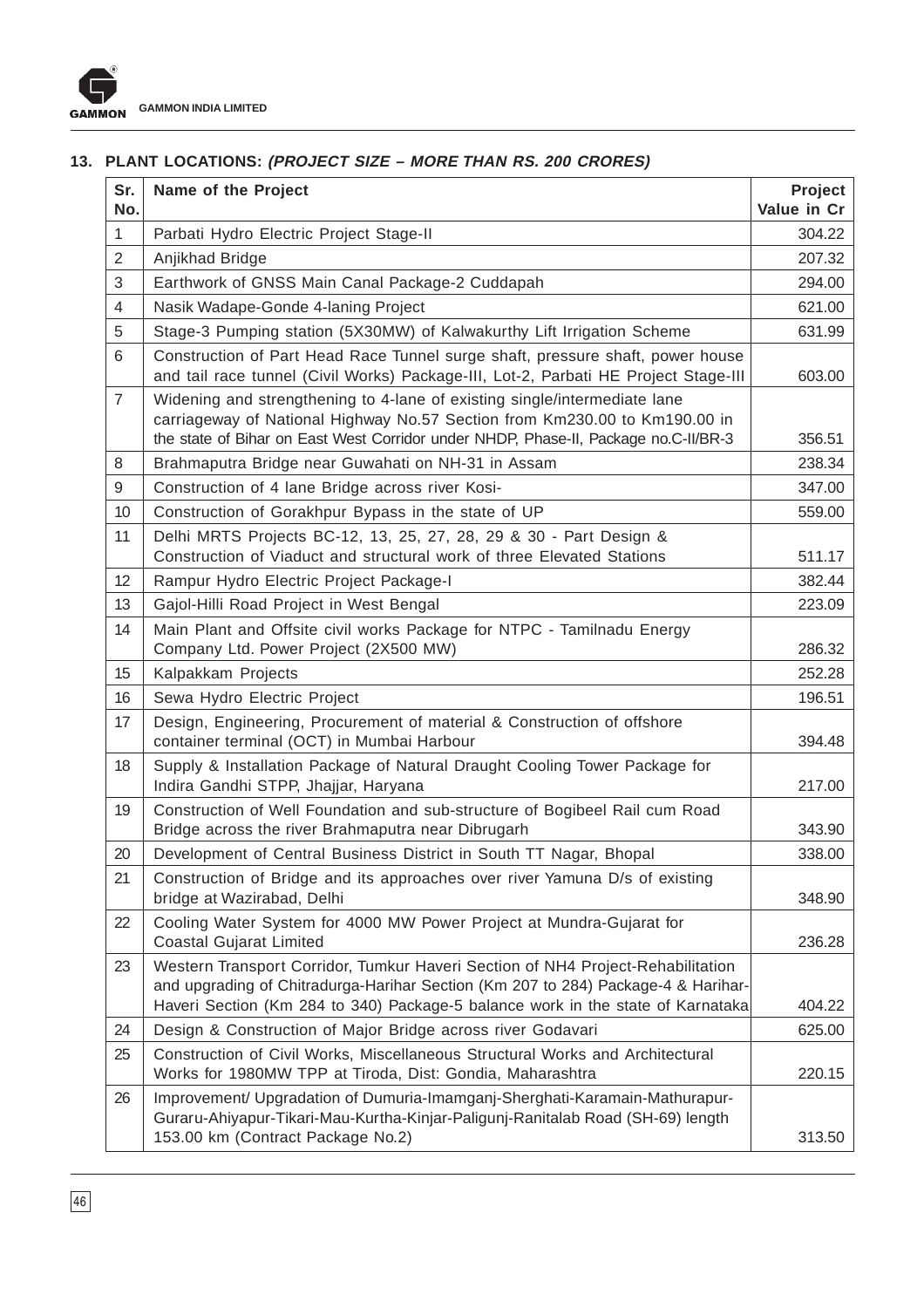| -27 | Package -19: Investigation, Designs and execution of water conveyor system with<br>capacity of 84.21 Cumecs from Thipparam reservoir to Chevella Reservoir Main<br>Canal-Reach 3 with all associated work such as lined gravity canal CM & CD<br>works including distributory network of 25,000 acres from Muhunnadabad(v) to<br>Cherial(v) km 70.00 to km 96.00 | 435.89 |
|-----|------------------------------------------------------------------------------------------------------------------------------------------------------------------------------------------------------------------------------------------------------------------------------------------------------------------------------------------------------------------|--------|
| 28  | Design and Construction of complete new 107 MLD capacity potable Water<br>Supply Infrastructure Project on Turnkey basis for Guwahati City                                                                                                                                                                                                                       | 349.70 |
| 29  | Part Design & Construction of 4.725 Km viaduct from Ch.7.763 to 13.328 Km an viaduct<br>connection to Central park Depot and portals for junction arrangement for future link to<br>airport of East West Corridor of Kolkata Metro Excl. viaduct at stations Sector-V                                                                                            | 212.54 |
| 30  | Punatsangchhu-I Hydroelectric Project (1200 MW) Contract Package # MC@<br>"Construction of Headrace Tunnel from Adit-I & Adit-II                                                                                                                                                                                                                                 | 399.94 |

# **14. ADDRESS FOR CORRESPONDENCE:**

# **Registered Office:**

Gammon House, Veer Savarkar Marg, Prabhadevi, Mumbai 400 025. Telephone : 022 –6744 4000. Facsimile : 022 – 2430 0529. Website: www.gammonindia.com Email: investors@gammonindia.com

# 15. CATEGORIES OF SHAREHOLDERS: (AS ON 31<sup>ST</sup> MARCH, 2009)

| Category                                             | No. of shares | <b>Percentage</b> |
|------------------------------------------------------|---------------|-------------------|
| <b>Promoters Holdings</b>                            |               |                   |
| Resident                                             | 2,41,26,840   | 27.58             |
| Non-resident                                         | 30,86,435     | 3.53              |
| Non-Promoter Holdings                                |               |                   |
| Indian Public                                        | 67,96,332     | 7.78              |
| Indian Public & Others                               |               |                   |
| Mutual Fund & UTI                                    | 1,02,01,722   | 11.66             |
| <b>Corporate Bodies</b>                              | 1,14,18,568   | 13.05             |
| Banks, Financial Institutions, State & Central Govt. | 46,15,502     | 5.28              |
| Foreign Institutional Investors                      | 2,19,22,333   | 25.06             |
| NRIs /OCBs/Foreign Nationals/GDRs                    | 53,02,738     | 6.06              |
| <b>GRAND TOTAL</b>                                   | 8,74,70,470   | 100.00            |

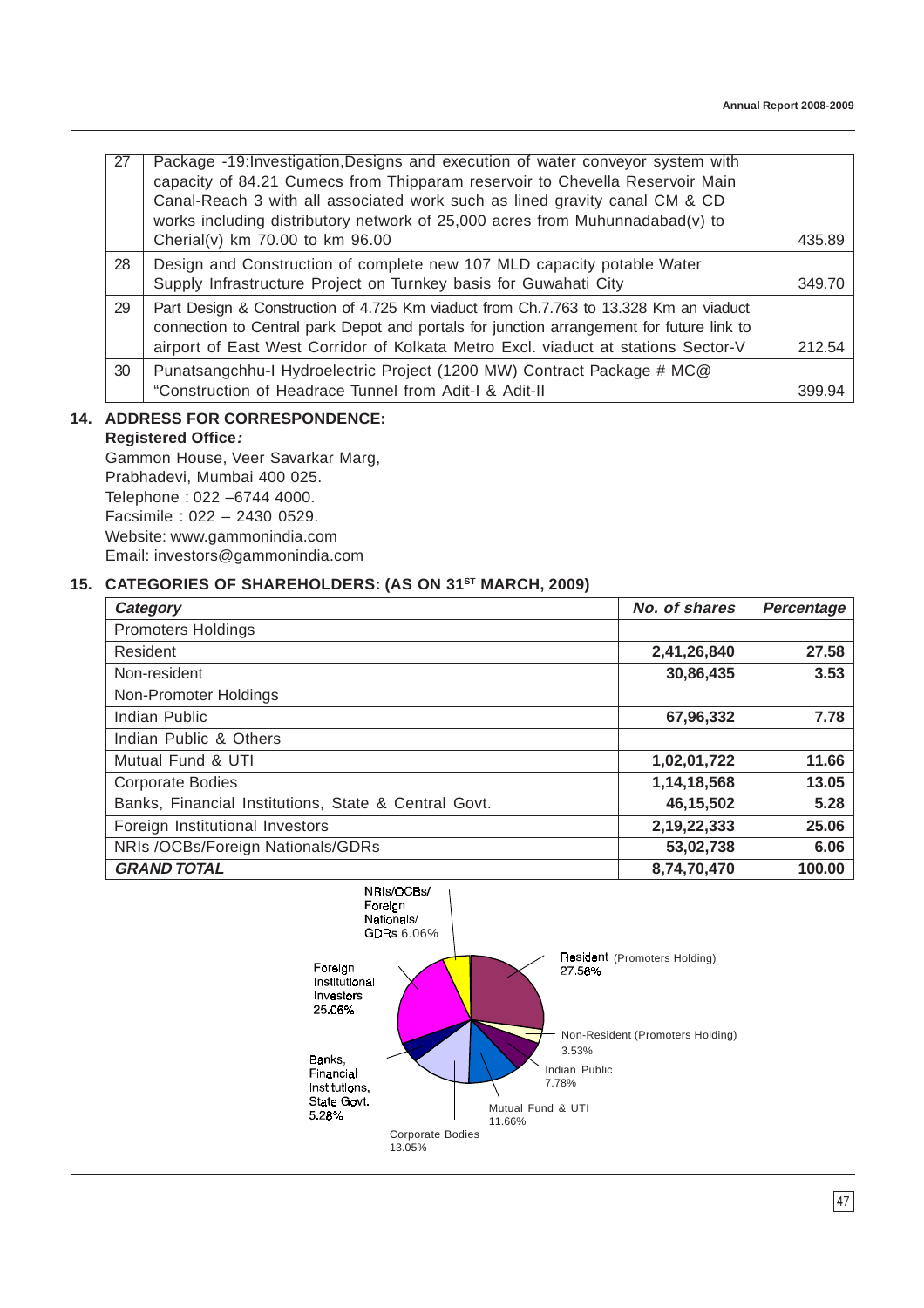

# **AUDITORS' CERTIFICATE ON CORPORATE GOVERNANCE**

### To The members of **GAMMON INDIA LIMITED**

- 1. We have examined the compliance of conditions of Corporate Governance by **GAMMON INDIA LIMITED** for the financial year ended on 31<sup>st</sup> March, 2009 as stipulated in clause 49 of the Listing Agreement of the said Company with stock exchanges.
- 2. The compliance of conditions of Corporate Governance is the responsibility of the management. Our examination was limited to procedures and implementation thereof, adopted by the Company for ensuring the compliance of the conditions of the Corporate Governance. It is neither an audit nor an expression of opinion on the financial statements of the Company.
- 3. In our opinion and to the best of our information and according to the explanations given to us, we certify that the Company has complied in all material respects with the other conditions of Corporate Governance as stipulated in the above mentioned Listing Agreement. The minutes of some of the unlisted subsidiary companies however needs to be placed regularly before the board of the holding company.
- 4. We state that no investor grievance is pending for a period exceeding one month against the Company from the date of receipt of the grievance by the company as per the records and other documents maintained by the Shareholders/Investors Grievance Committee.
- 5. We further state that such compliance is neither an assurance as to the future viability of the Company nor the efficiency or effectiveness with which the management has conducted the affairs of the company.

**For NATVARLAL VEPARI & CO. Chartered Accountants**

Mumbai, Dated : 9th September 2009. **M.No. 40441**

**N. Jayendran Partner**